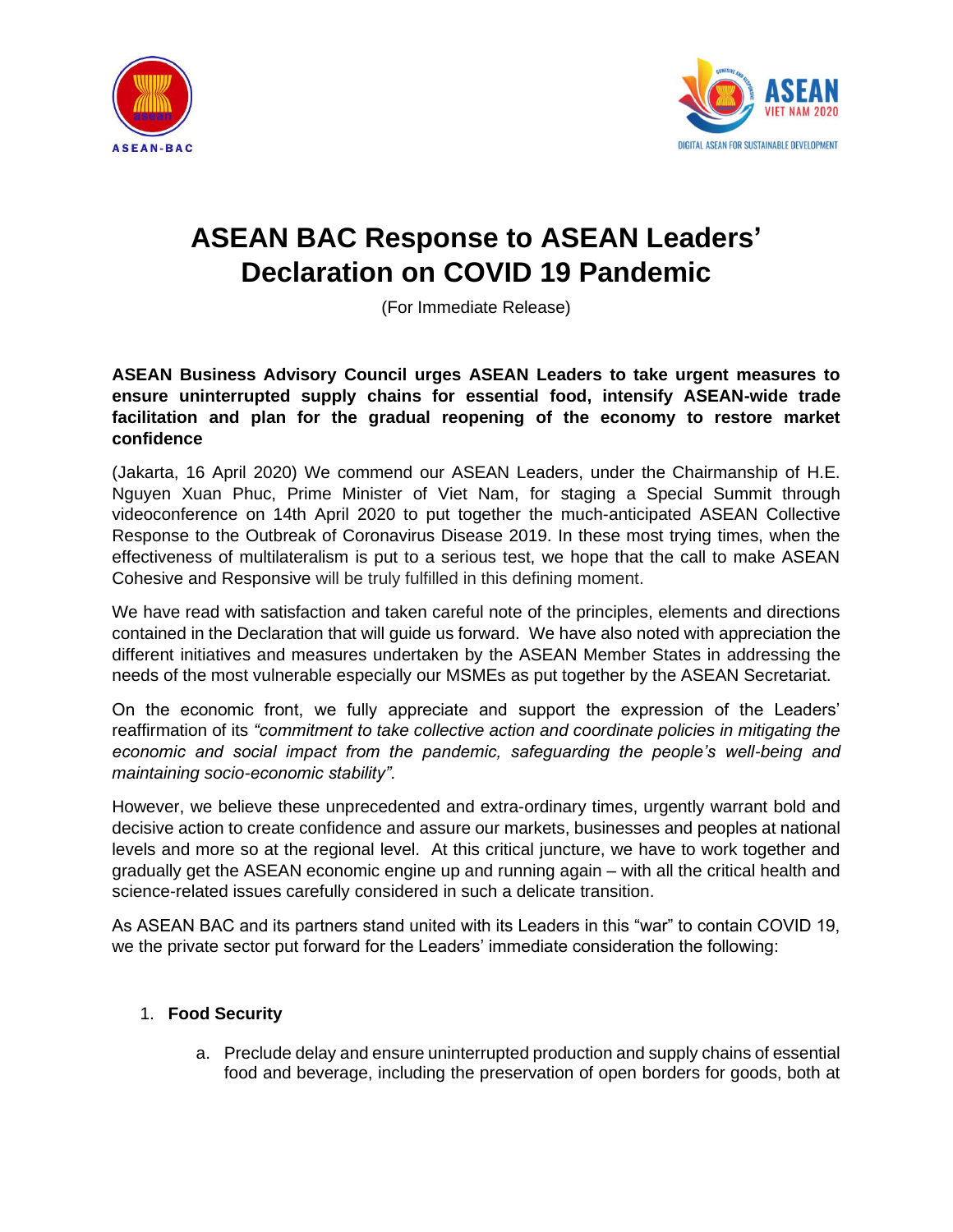



upstream and downstream levels, whilst working closely with governments to assist them in their fight to contain COVID-19.

- b. Movement and access of workforce to transport, logistics involved in food (and non-food inputs) and beverage supply chains infrastructure are allowed with appropriate protective measures in place to ensure their health and safety in the workplace.
- c. Ensure public and private consultation for any policy decision around the supply of food to mitigate the effects of the crisis as much as possible.

### 2. **Gradual re-opening of the economy**

An over-extended lockdown scenario will have irreversible consequences for the livelihoods of our people and the economy as a whole. Thus, a well-calibrated reopening of economic activity is proposed for cities, municipalities or towns sufficiently established by authorities to have contained the epidemic that would allow less-controlled movement of people, trade and commerce especially for providers of essential goods and services.

### 3. **Trade Facilitation**

- a. Mandate the public sector to use this time as an impetus to fast track ease of regional trade reforms and with resolve eliminate non-tariff barriers especially for essential and critical goods and services (e.g. food and beverage, agriculture, medical, education and the like).
- b. The reforms will also enhance the preparedness of ASEAN to absorb redirection of supply chains from China to Southeast Asia to preclude recurrence of shortages of key inputs especially for medical purposes produced solely or mainly from China as highlighted by the pandemic.
- c. Mobilize the private sector to produce standard face masks and shields and personal protective equipment (PPE), and to use supply chain connections to make ventilators and other medical equipment available at national and regional levels.

#### 4. **Social Safety Nets**

- a. Encourage the private sector, particularly large corporations, to provide financial and other assistance to the effort, as well as to continue payment of salaries to their employees.
- b. While governments are doing its best to provide assistance to those affected by mass layoffs, daily wage earners and those belonging to the lower level of the economic pyramid, we see the need to strengthen unemployment insurance, universal healthcare, workers' compensation and paid sick leaves and allow more investments in public health.